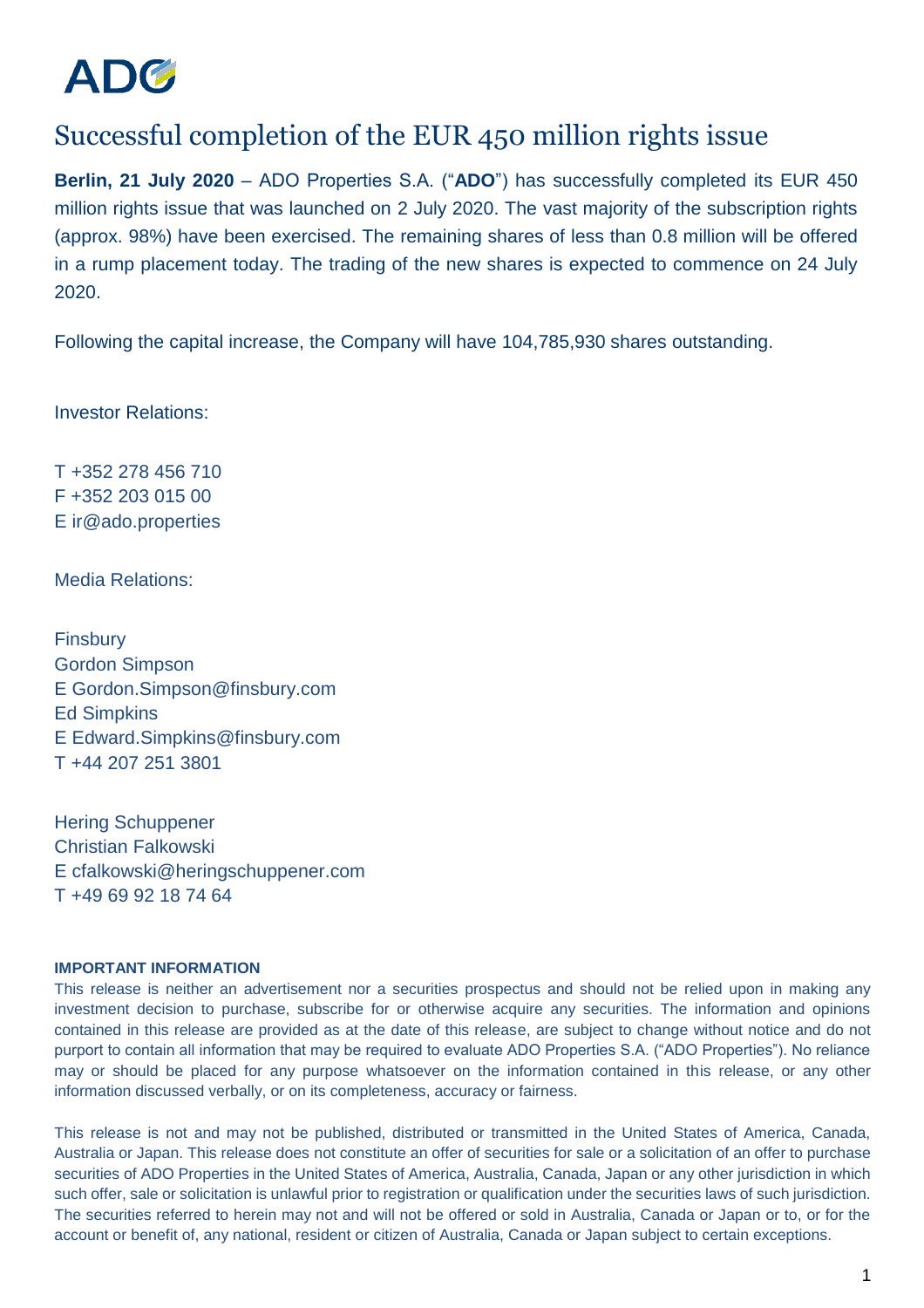The securities offered by ADO Properties may not be offered or sold in the United States absent registration under the U.S. Securities Act of 1933, as amended (the "U.S. Securities Act") or an applicable exemption from registration. This publication may not be distributed, directly or indirectly, into the United States, other than to qualified institutional buyers under Rule 144A under the U.S. Securities Act ("Rule 144A"). Furthermore, outside the United States, this publication may only be distributed, directly or indirectly, to non-U.S. persons within the meaning of Regulation S under the U.S. Securities Act ("Regulation S").

In the United Kingdom, this release is only being distributed to and is only directed at persons (i) who have professional experience in matters relating to investments being defined in Article 19(5) of the United Kingdom Financial Services and Markets Act 2000 (Financial Promotion) Order 2005, as amended (the "FPO"), (ii) who fall within Article 49(2)(a)-(d) of the FPO, (iii) who are outside the United Kingdom, or (iv) to whom an invitation or inducement to engage in an investment activity (within the meaning of section 21 of the United Kingdom Financial Services and Markets Act 2000) in connection with the issue or sale of any securities may otherwise be lawfully communicated or caused to be communicated (all such persons together being referred to as "Relevant Persons"). This release is directed only at Relevant Persons and must not be acted on or relied upon by persons who are not Relevant Persons. Any investment or investment activity to which this release relates is available only to Relevant Persons and will be engaged in only with Relevant Persons.

In any member state of the European Economic Area, other than Germany and Luxembourg, or the United Kingdom, this release is only addressed to and is only directed at "qualified investors" within the meaning of Regulation (EU) 2017/1129 of the European Parliament and of the Council of June 14, 2017, as amended (the "Prospectus Regulation"). This release is not an advertisement and not a prospectus for the purposes of the Prospectus Regulation.

This release and the information contained herein are for information purposes only and constitute neither a prospectus nor an offer to sell or a solicitation to buy securities. The offer will be made solely by means of, and on the basis of, a securities prospectus which is to be published (the "Prospectus"). An investment decision regarding the publicly offered securities of ADO Properties should only be made on the basis of the Prospectus. The Prospectus will be published promptly upon approval by the Commission de Surveillance du Secteur Financier (CSSF) and will be available free of charge at ADO Properties S.A., 1B, Heienhaff, L-1736 Senningerberg, Grand Duchy of Luxembourg, or on the website of ADO Properties at https://www.ado.properties.

Certain statements contained in this release may constitute "forward-looking statements" that involve a number of risks and uncertainties. Forward-looking statements are generally identifiable by the use of the words "may", "will", "should", "plan", "expect", "anticipate", "estimate", "believe", "intend", "project", "goal" or "target" or the negative of these words or other variations on these words or comparable terminology. Forward-looking statements are based on assumptions, forecasts, estimates, projections, opinions or plans that are inherently subject to significant risks, as well as uncertainties and contingencies that are subject to change. No representation is made or will be made by ADO Properties that any forward-looking statement will be achieved or will prove to be correct. The actual future business, financial position, results of operations and prospects may differ materially from those projected or forecast in the forward-looking statements. ADO Properties does not assume any obligation to update, and does not expect to publicly update, or publicly revise, any forward-looking statements or other information contained in this release, whether as a result of new information, future events or otherwise, except as otherwise required by law.

## Notice to Distributors

Solely for the purposes of the product governance requirements contained within (i) EU Directive 2014/65/EU on markets in financial instruments, as amended ("MiFID II"), (ii) Articles 9 and 10 of Commission Delegated Directive (EU) 2017/593 supplementing MiFID II, and (iii) local implementing measures (together, the "MiFID II Product Governance Requirements"), and disclaiming all and any liability, whether arising in tort, contract or otherwise, which any "manufacturer" (for the purposes of the MiFID II Product Governance Requirements) may otherwise have with respect thereto, the subscription rights to the new shares and the new shares have been subject to a product approval process. As a result, it has been determined that such subscription rights and such new shares are (i) compatible with an end target market of retail investors and investors who meet the criteria of professional clients and eligible counterparties, each as defined in MiFID II and (ii) eligible for distribution through all distribution channels as are permitted by MiFID II (the "Target Market Assessment"). Notwithstanding the Target Market Assessment, distributors (for the purposes of the MiFID II Product Governance Requirements) should note that: the value of the subscription rights and the price of the new shares may decline and investors could lose all or part of their investment. The new shares offer no guaranteed income and no capital protection; and an investment in the subscription rights and the new shares is compatible only with investors who do not need a guaranteed income or capital protection, who (either alone or in conjunction with an appropriate financial or other adviser) are capable of evaluating the merits and risks of such an investment and who